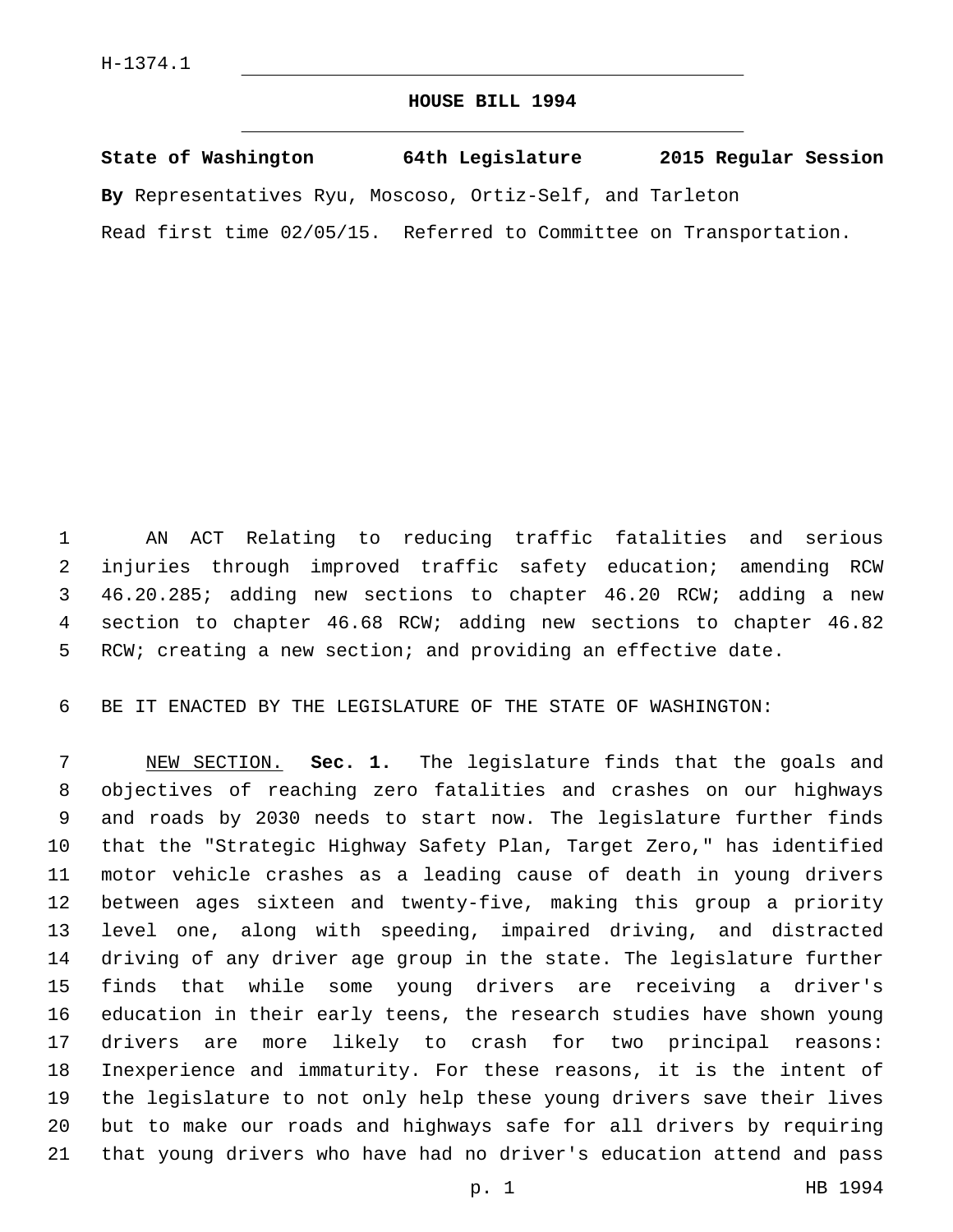a young driver risk prevention traffic safety course before becoming 2 licensed to drive in Washington state.

 NEW SECTION. **Sec. 2.** A new section is added to chapter 46.20 4 RCW to read as follows:

 (1) Any person eighteen to twenty-four years of age who is applying for his or her first Washington state driver's license and who did not complete a course in traffic safety education as required under RCW 46.20.100 must complete a young driver risk prevention traffic safety course that complies with the requirements of section 5 of this act and is offered by a licensed driver training school 11 under chapter 46.82 RCW.

 (2) Any person who holds a valid driver's license from another state and who is applying for a Washington state driver's license is 14 exempt from the requirements in this section if:

 (a) He or she has held that out-of-state driver's license for at 16 least one year;

 (b) He or she completed a driver training course in the other state that was comparable to Washington driver training course 19 standards as determined by the department; or

(c) He or she is an active member of the armed forces.

 (3) The director may waive the course requirement under this section if the applicant demonstrates to the department's 23 satisfaction that:

 (a) He or she was unable to take or complete a traffic safety 25 education course;

 (b) A need exists for the applicant to operate a motor vehicle; 27 and

 (c) He or she has the ability to operate a motor vehicle in such a manner as not to jeopardize the safety of persons or property.

 (4) The director must assess a fee of no more than five dollars upon every applicant for a driver's license that is required to complete a young driver risk prevention traffic safety course under this section. Fees collected under this section must be deposited in the high-risk and young driver safety education account created in 35 section 4 of this act.

 NEW SECTION. **Sec. 3.** A new section is added to chapter 46.20 37 RCW to read as follows: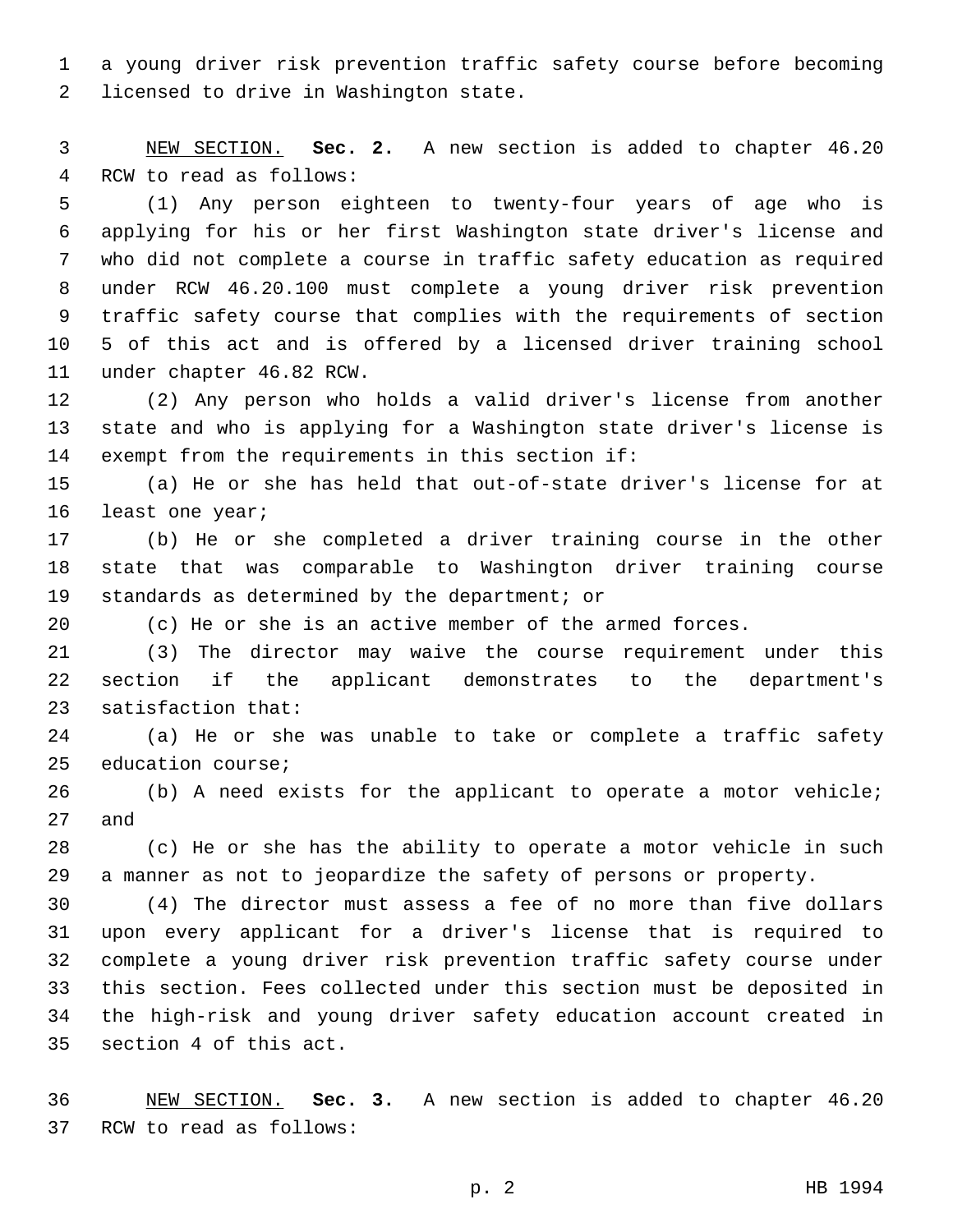(1) The high-risk and young driver safety education program is created within the department to provide financial assistance to indigent persons who are required to enroll in a young driver risk prevention traffic safety course under section 2 of this act or high- risk driver traffic safety course under RCW 46.20.285(2). For purposes of this subsection, "indigent" has the same meaning as defined in RCW 10.101.010, as determined by the department.

 (2) The department may receive gifts, grants, or endowments from private sources, which must be deposited in the high-risk and young driver safety education account created in section 4 of this act.

 (3) The department may adopt rules as necessary to carry out this 12 section.

 NEW SECTION. **Sec. 4.** A new section is added to chapter 46.68 14 RCW to read as follows:

 The high-risk and young driver safety education account is created in the highway safety fund. All receipts from fees collected under section 2(4) of this act and RCW 46.20.285(3) and from contributions under section 3(2) of this act must be deposited into the account. Moneys in the account may be spent only after appropriation. Expenditures from the account may be used only for the administration of the high-risk and young driver safety education 22 program under section 3 of this act.

 NEW SECTION. **Sec. 5.** A new section is added to chapter 46.82 24 RCW to read as follows:

 (1)(a) In addition to a course that meets curriculum standards under RCW 46.82.420 intended for persons seeking a driver's license under RCW 46.20.100, a licensed driver training school must offer a young driver risk prevention traffic safety course that complies with the requirements of subsection (2) of this section.

 (b) The director may waive the requirement under (a) of this subsection if a driver training school can demonstrate that offering a young driver risk prevention traffic safety course is a hardship.

 (2) A young driver risk prevention traffic safety course required under section 2 of this act must comply with the following 35 requirements:

 (a) The course must be no more than ten hours, three hours of which must include behind-the-wheel instruction and the remainder of 38 which may be online;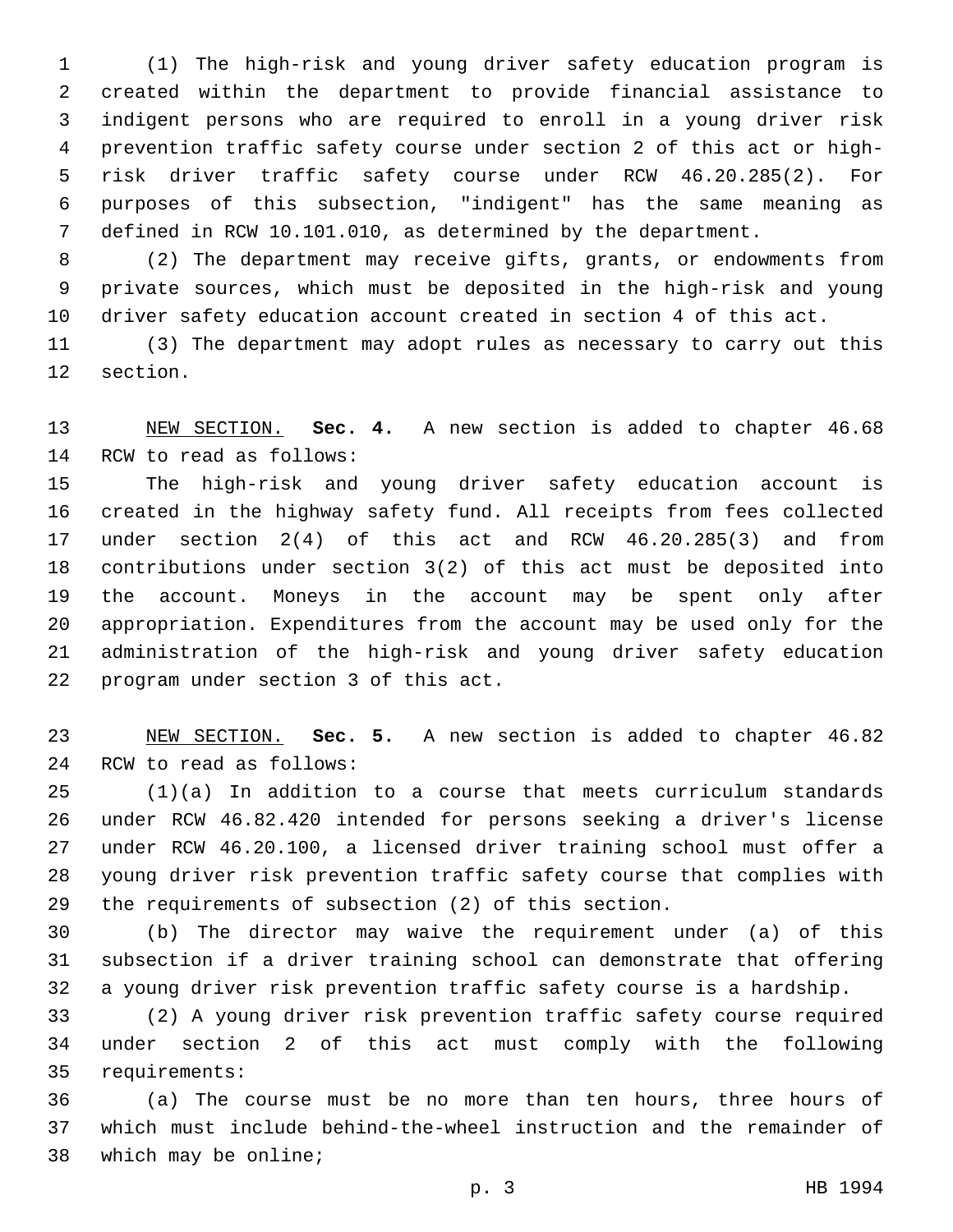(b) The course must be able to be completed in a reasonable time, as determined by the department, to not unduly delay an applicant from obtaining a Washington state driver's license;

 (c) The course must meet minimum curriculum requirements as determined by the department, in consultation with the traffic safety commission and other stakeholders, providing information about, among other things: (i) The dangers of distracted driving; (ii) safe driving techniques concerning hazards, such as severe weather, sharing the road with other vehicles and pedestrians, and driving in construction and school zones; (iii) the duties incumbent upon drivers, such as insurance and registration requirements and steps drivers must take after an accident; and (iv) the effects of alcohol and drug use on motor vehicle operators, including information on drug and alcohol-related traffic injury and mortality rates in the state of Washington and the current penalties for driving under the 16 influence of drugs or alcohol; and

 (d) Behind-the-wheel instruction must consist of basic skills and 18 maneuvers to be determined by the department.

 (3) The department must establish standards and requirements to ensure timely access to high-quality, affordable young driver risk prevention traffic safety courses throughout the state.

 **Sec. 6.** RCW 46.20.285 and 2005 c 288 s 4 are each amended to 23 read as follows:

24 (1) The department shall revoke the license of any driver for the period of one calendar year unless otherwise provided in this section, upon receiving a record of the driver's conviction of any of the following offenses, when the conviction has become final:

28  $((+1))$  (a) For vehicular homicide the period of revocation shall be two years. The revocation period shall be tolled during any period 30 of total confinement for the offense;

31  $((+2+))$  (b) Vehicular assault. The revocation period shall be tolled during any period of total confinement for the offense;

33 ( $(\frac{43}{})$ ) (c) Driving a motor vehicle while under the influence of intoxicating liquor or a narcotic drug, or under the influence of any other drug to a degree which renders the driver incapable of safely driving a motor vehicle, for the period prescribed in RCW 46.61.5055;

 (( $(4)$ )) (d) Any felony in the commission of which a motor vehicle 38 is used;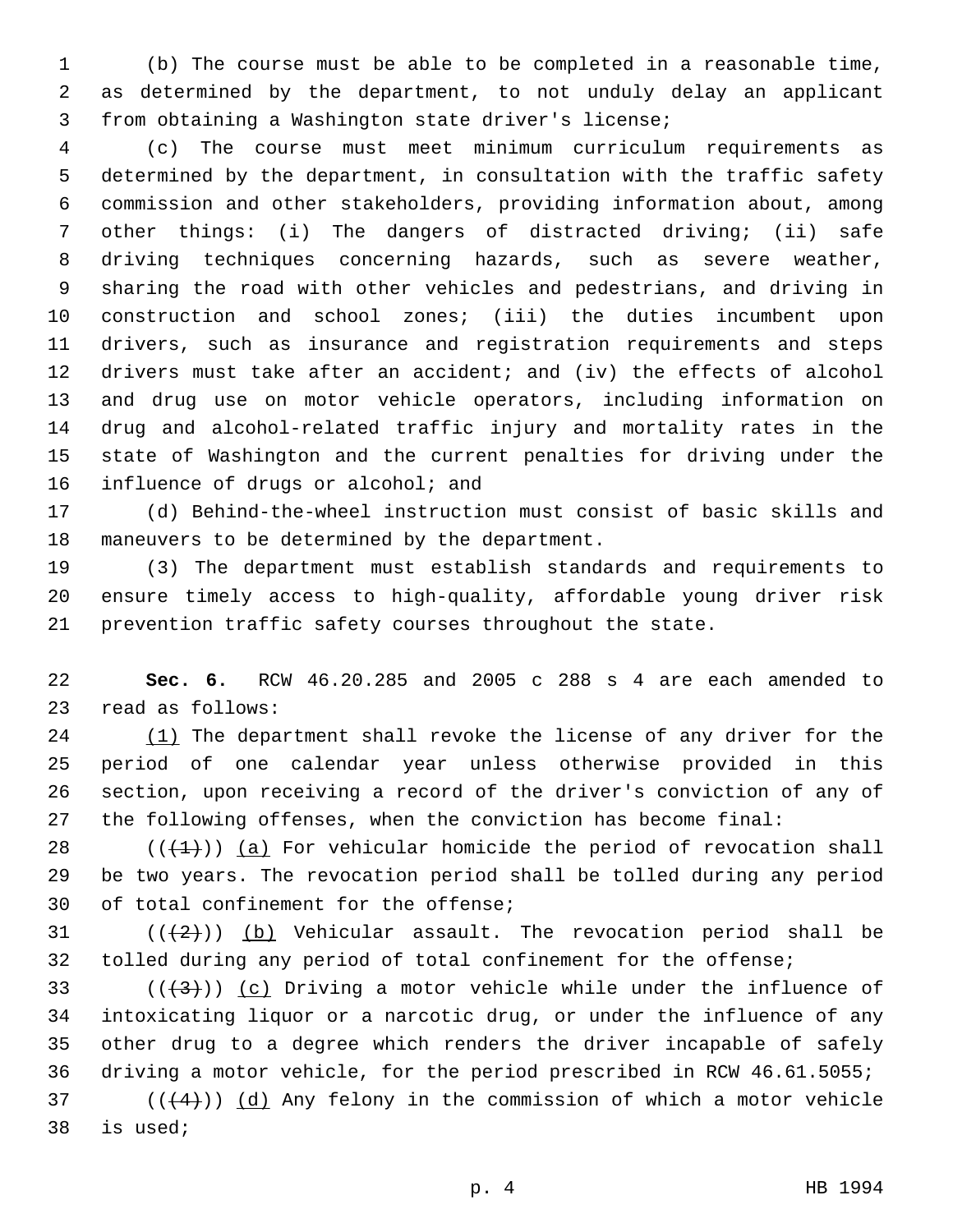(( $\overline{+5}$ )) (e) Failure to stop and give information or render aid as required under the laws of this state in the event of a motor vehicle accident resulting in the death or personal injury of another or resulting in damage to a vehicle that is driven or attended by 5 another;

6  $((+6))$   $(f)$  Perjury or the making of a false affidavit or 7 statement under oath to the department under this title ((46 RCW)) or under any other law relating to the ownership or operation of motor 9 vehicles;

10  $((+7+))$  (g) Reckless driving upon a showing by the department's records that the conviction is the third such conviction for the 12 driver within a period of two years.

 (2) Prior to reinstatement of a driver's license that was revoked under this section, the driver must complete a high-risk driver traffic safety course that complies with the requirements of section 16 7 of this act and is offered by a licensed driver training school.

 (3) The director must assess a fee of no more than five dollars upon every applicant for a driver's license that is required to complete a high-risk driver traffic safety course under this section. Fees collected under this section must be deposited in the high-risk and young driver safety education account created in section 4 of this act.

 NEW SECTION. **Sec. 7.** A new section is added to chapter 46.82 24 RCW to read as follows:

 (1)(a) In addition to a course that meets curriculum standards under RCW 46.82.420 intended for persons seeking a driver's license under RCW 46.20.100, a licensed driver training school must offer a high-risk driver traffic safety course that complies with the 29 requirements of subsection (2) of this section.

 (b) The director may waive the requirement under (a) of this subsection if a driver training school can demonstrate that offering a high-risk driver traffic safety course is a hardship.

 (2) A high-risk driver traffic safety course required under RCW 46.20.285(2) must comply with the following requirements:

 (a) The course must be no more than ten hours, three hours of which must include behind-the-wheel instruction and the remainder of 37 which may be conducted online;